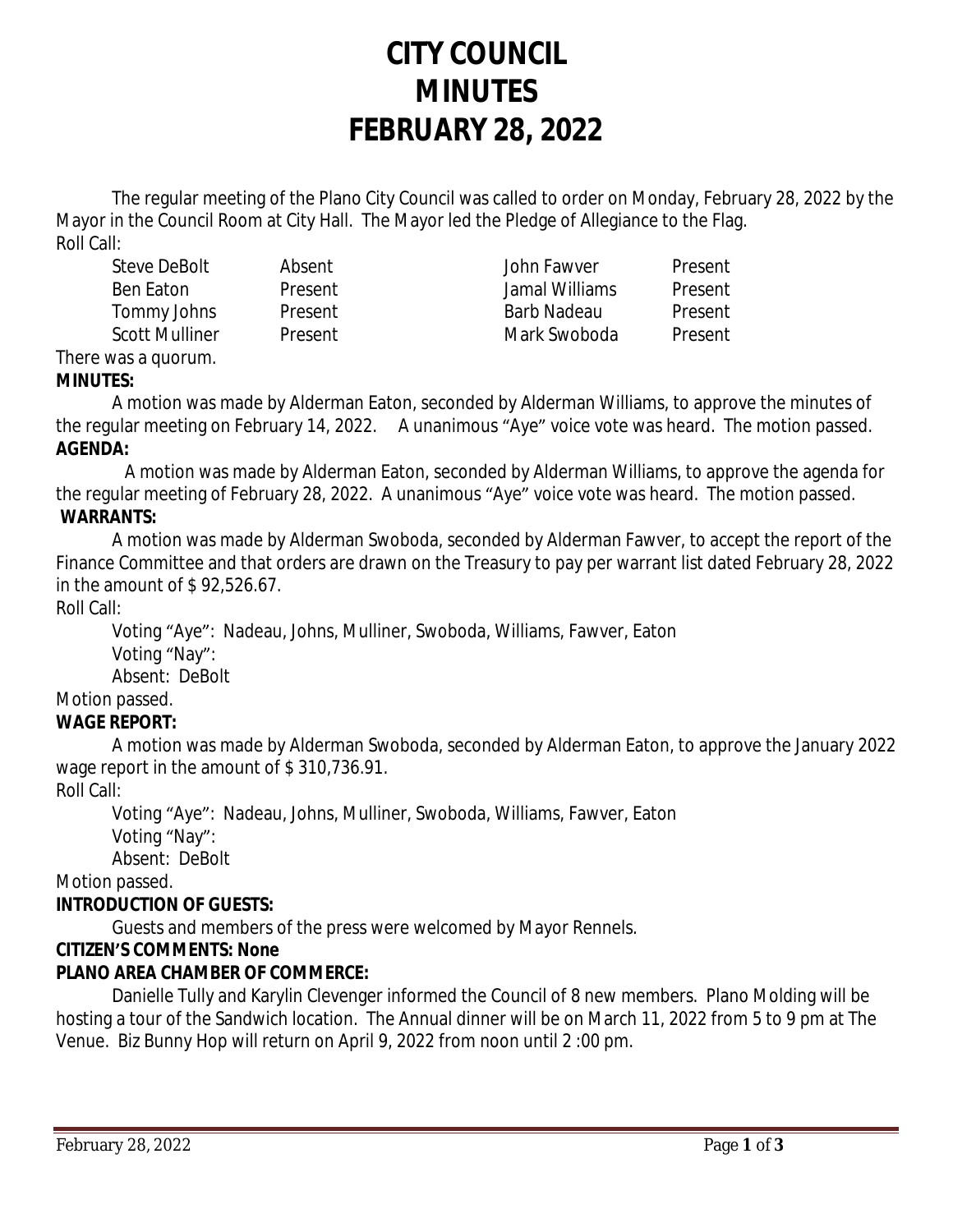#### **MAYOR'S REPORT:** *Michael Rennels*

Mayor Rennels read a letter he received from Virgil Hyte letting the City Employees know what a good job they do. The Mayor also wished Alderman DeBolt well, he just had surgery.

#### **CITY ATTORNEY:** *William Thomas – Nothing to report*

#### **CITY CLERK:** *Kathleen Miller – Nothing to report*

#### **CITY TREASURER***: Zoila Gomez*

The December 2021 Treasurers report was in the amount of \$ 10,458,831.57.

The December 2021 disbursements were in the amount of \$ 1,036,644.84.

January 2022 Revenue & Expenditure and tax revenue reports were distributed in mailboxes on February 24, 2022.

#### **POLICE CHIEF'S REPORT:** *Chief Whowell – Absent – Lt. Allison present – Nothing to report* **DIRECTOR OF PUBLIC WORKS/CITY ENGINEER***: D. Boyer, J. Beyer, K. Tisberger*

A motion was made by Alderman Mulliner, seconded by Alderman Nadeau, to approve applying for the STP-L grant for Hale St. reconstruction.

A unanimous "Aye" voice vote was heard. The motion passed.

## **BUILDING, PLANNING & ZONING:** *Jeff Sobotka – Nothing to report* **COMMITTEE REPORTS:**

#### **ADMINISTRATIVE/HEALTH & SAFETY: Alderman Mulliner**

Alderman Mulliner called a meeting for March 10, 2022 at 6:00 PM to discuss the PD budget. He will also be having a meeting on March 17, 2022 at 6:00 PM.

## **BUILDINGS, GROUNDS AND ZONING: Alderman DeBolt – Absent – The Mayor called for approval of an item**

A motion was made by Alderman Mulliner, seconded by Alderman Eaton, to approve the 2022 outdoor warning siren system annual maintenance contract with Fulton Siren Services in the amount of \$ 1,864.10. Roll Call:

Voting "Aye": Nadeau, Johns, Mulliner, Swoboda, Williams, Fawver, Eaton

Voting "Nay":

Absent: DeBolt

## Motion passed.

#### **COMMUNITY DEVELOPMENT: Alderman Fawver**

Alderman Fawver called a meeting for March 8, 2022 at 6:30 PM., OC Creates will be present to give an update and talk about the results of the survey.

#### **FINANCE: Alderman Swoboda**

Alderman Swoboda called a meeting for March 14, 2022 at 5:15 PM. They will be discussing the travel policy.

#### **PARKS: Alderman Johns**

Alderman Johns called a meeting for March 8, 2022 at 5:00 PM., they will discuss the budget, mowing and the dog park.

#### **PERSONNEL & INSURANCE: Alderman Williams**

Alderman Williams called a for March 3, 2022 at 5:30 pm to discuss the job description for property code enforcement personnel and pay increases.

#### **SPECIAL EVENTS: Alderman Nadeau**

Alderman Nadeau had a meeting on February 16, 2022 and discussed the budget, electrical upgrades at the City Center, Juneteenth, purchase of a stage and holiday decorations

#### **STREETS & UTILITIES: Alderman Eaton**

Alderman Eaton has meetings scheduled for March 9<sup>th</sup> and 23<sup>rd</sup>, 2022 at 6:00 PM, to discuss the budget and the rate study.